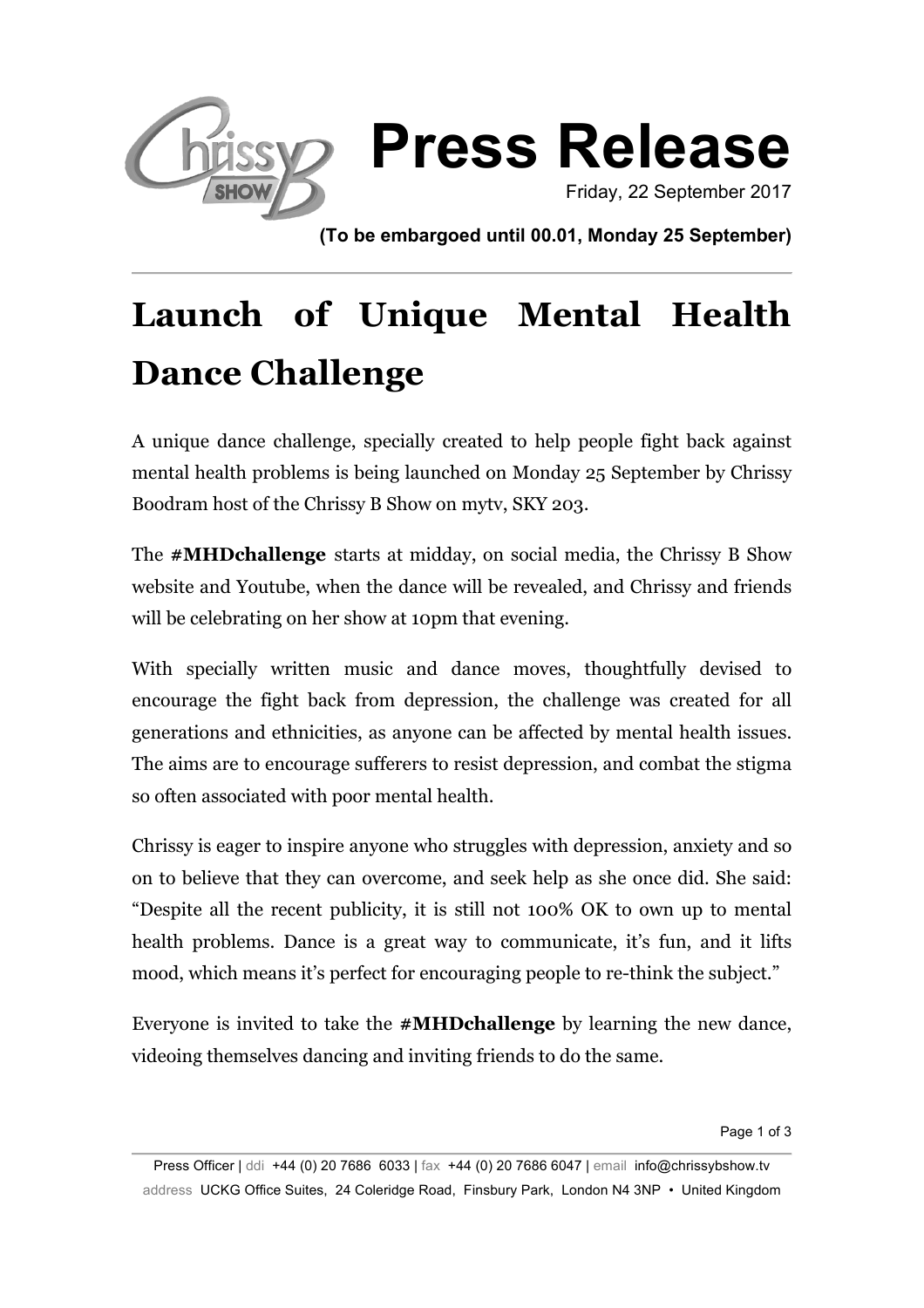

## **(To be embargoed until 00.01, Monday 25 September)**

**Step one:** visit www.chrissybshow.tv any time from noon on Monday 25 September, download the music and watch the tutorial. **Step two:** video yourself doing the dance and post your performance on social media with the #MHDchallenge #chrissybshow #VYG hashtags. **Step three:** challenge friends to follow in your footsteps by performing the dance and passing the challenge on to their friends and colleagues.

Challenge videos will be included in the Chrissy B Show from October onwards.

## **Why the #MHDchallenge?**

For several years Chrissy suffered from anxiety, depression, panic attacks, fear of death and OCD, and was unable to talk about her troubles. When she finally sought help, she learnt to fight back, and has supported good mental health ever since.

She said: "Dance crosses all barriers, most people enjoy it, and it's good for self expression, letting out frustrations and for mental health as it lifts your mood. I also wanted something that could reach people quickly and that might even help save lives by preventing suicide."

### **Creating the dance**

The **#MHDchallenge** music was developed by Malcolm Koroma, of the Victory Youth Group (VYG) in Finsbury Park, and then Malcolm and his dancers progressed to the choreography under Chrissy's guidance.